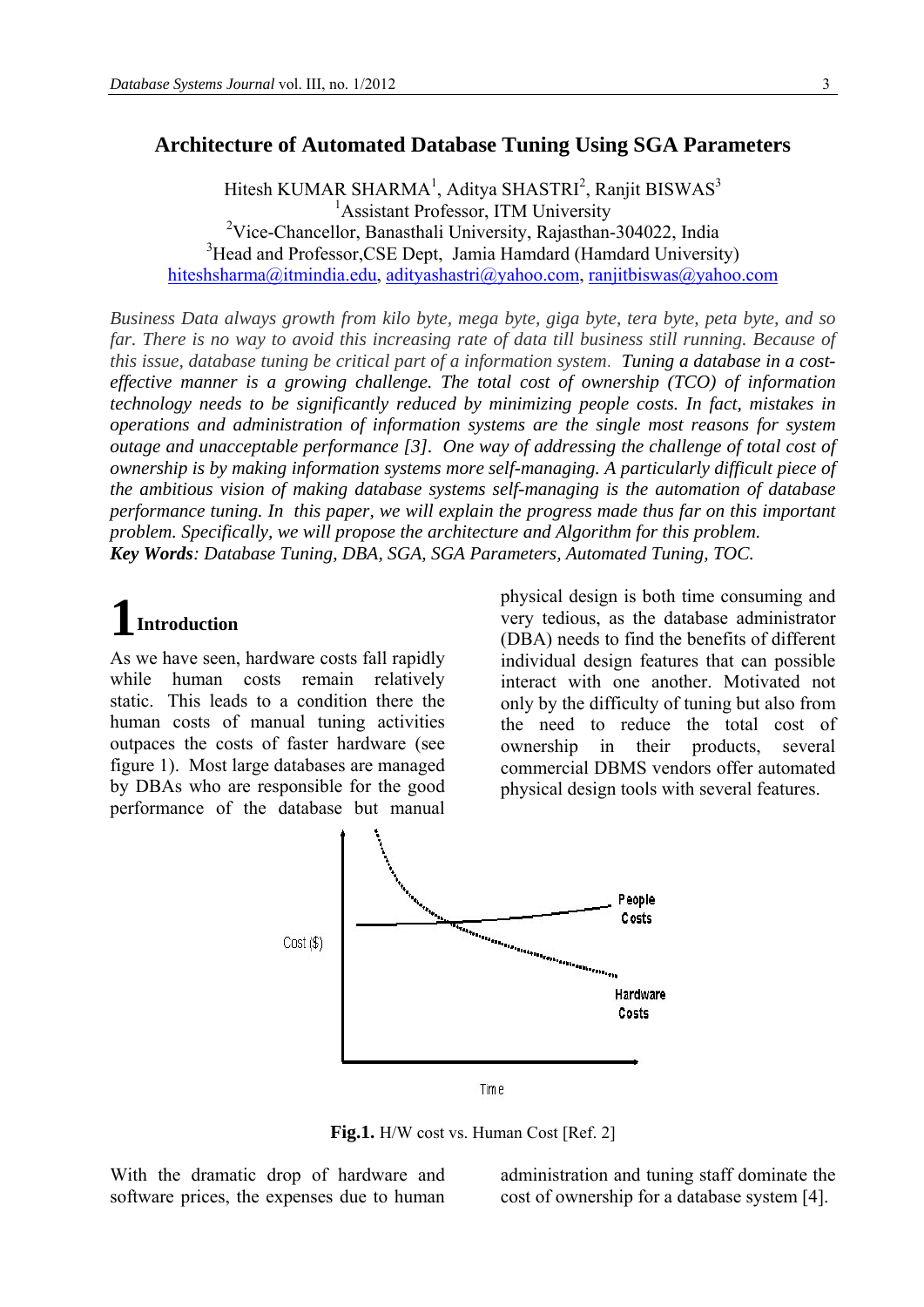The physical design problem involves searching a potentially very large space of different candidate configurations. Searching the space of alternative configurations is impractical. Therefore, recent physical design tools are based on greedy heuristics that prune the search space. The repeated calls to the optimizer each time we want to evaluate a query under a different configuration impose a serious bottleneck in the execution of physical designers. Based on experimental results 90% of the tuning time is spent on waiting results from the optimizer instead of evaluating potentially promising configurations [5,6].

## **2. Performance Tuning**

Most systems will respond to increased load with some degree of decreasing performance. A system's ability to accept higher load is called scalability, and modifying a system to handle a higher load is synonymous to performance tuning.

Systematic tuning follows these steps:

- Assess the problem and establish numeric values that categorize acceptable behavior.
- Measure the performance of the system before modification.
- Identify the part of the system that is critical for improving the performance. This is called the bottleneck.
- Modify that part of the system to remove the bottleneck.

A performance problem may be identified by slow or unresponsive systems. This usually occurs because high system loading, causing some part of the system to reach a limit in its ability to respond. This limit within the system is referred to as a bottleneck. A handful of techniques are used to improve performance.

Data drives today's businesses, and managing databases often involves complex planning, time management and system wide routine task implementation. Database automation helps enterprises better manage their database operations, reducing downtimes as well as the overall time taken in

database management. Automation anywhere works with any SQL database, like Oracle, MS SQL, Sybase, SQL DB2, etc. Unlike other automation solutions, it does not require significant training. Simple, easy-to-use yet powerful, it can automate any database task.[1]

## **3. Manual System Architecture**

Database Administrator is responsible for enhancing the performance of database system. The detection of performance degradation is achieved by continuously monitoring system performance parameters. Several methods including the usage of materialized views and indexes, pruning table and column sets, usage of self healing techniques, usage of physical design tuning etc have been proposed that proactively monitor the system performance indicators, analyze the symptoms and auto tune the DBMS to deliver enhanced performance. The performance degradation is due to increased workload on the system. This increased load has to be minimized to enhance the response rate of the system. In order to achieve this objective, either the administrator decreases some amount of load by closing some files or he may increase the RAM. The administrator has to check continuously or we can say, at regular intervals the Buffer Cache Hit (BCH) ratio. Based on this hit ratio, the database administrator determines if more amount of RAM has to be allocated. This task of load reduction by increasing RAM requires manual intervention and thus may take even years to complete.[1]

However, Oracle manages RAM memory demands according to the demands of each task by using sophisticated algorithms to improve the speed of RAM intensive tasks. Oracle DBA can dynamically de-allocate RAM memory as well as re-allocate it. But since database administrator is a normal human being, he cannot calculate the actual amount of RAM memory required by an application.

Due to this limitation of DBA, the allocation of RAM manually for optimizing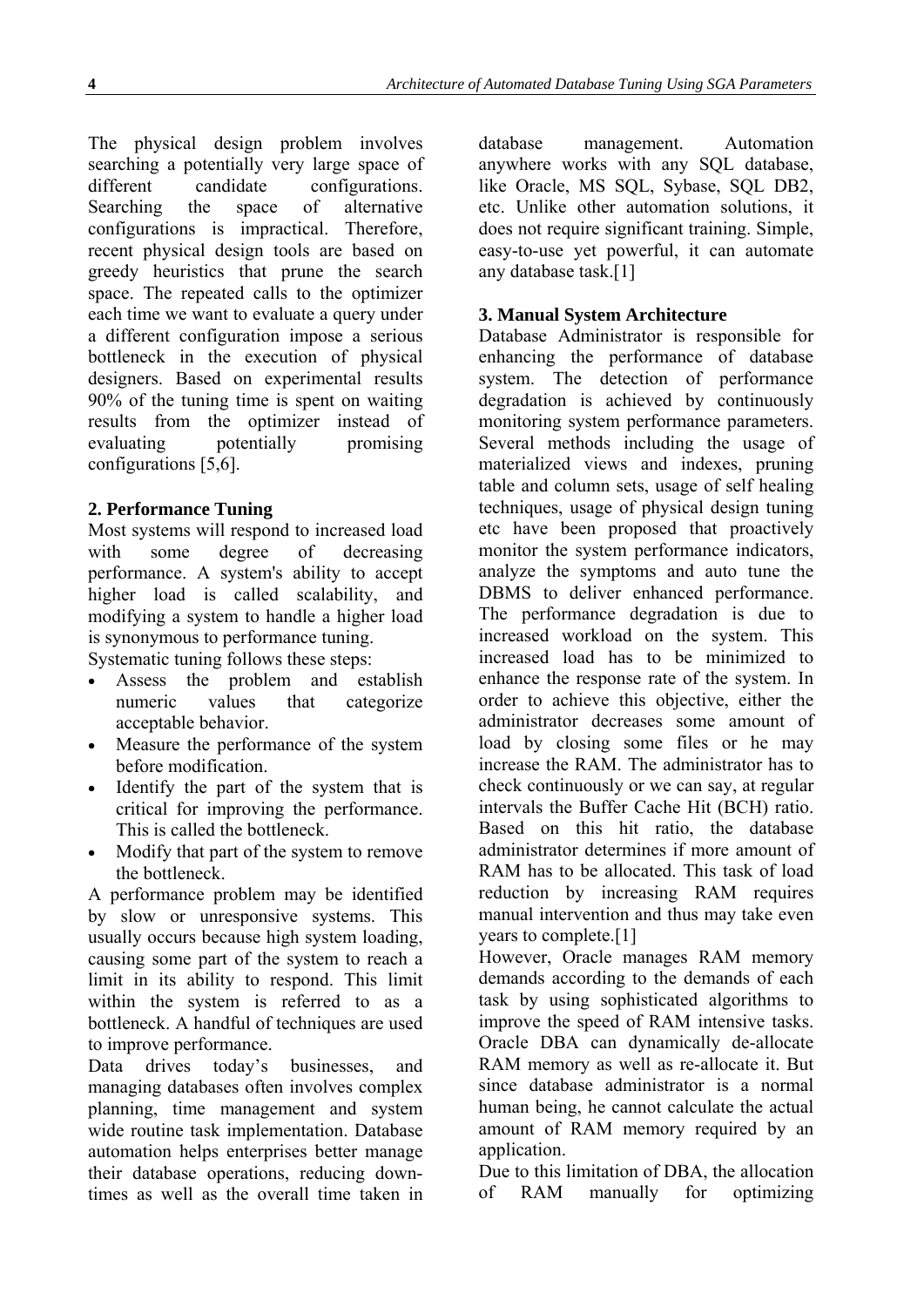

**Fig.2.** Manual Database Design

Sometimes, more amount of RAM is allocated than needed which wastes the extra portion of RAM. [3] Thus, there is a great need of dynamic memory allocation features to create a self tuning database. In Oracle Database 10g, a self tuning feature such as Automatic Memory Management (AMM) allows the database system to detect shortages and adjusts the main memory regions according to the changing demands on the Oracle environment. Therefore, researchers are now focusing on the development of self tuning techniques such as the COMFORT automatic tuning project [5] or the MAPE approach given by IBM [6] for a continuous adaptation.

Ranking of various tuning parameters based on statistical analysis is presented in [7]. The ranking of parameters is based on the amount of impact they produce on the system performance for a given workload. A formal knowledge framework for self tuning database system is presented in that define several knowledge components which include Policy knowledge, Workload knowledge, Problem diagnosis knowledge, Problem Resolution Knowledge, Effectors knowledge, and Dependency knowledge. The architecture presented in this paper involves extracting useful information from

the system log and also from the DBMS using system related queries. This information gathered over a period of time is then used to run the SQL scripting for a desired output response time. The application framework would then estimate the extent of correction to be applied to the key system parameters that help scale up the system performance. The classical control is modified and a three stage control involving Monitor, Analyze and Tune [7] is employed to ensure system stability. The architecture presented in for self healing database forms the basis for the new architecture presented in this paper. This paper presents a new DBMS architecture based on modular approach, where in each functional module can be monitored by set of monitoring hooks. These monitoring hooks are responsible for saving the current status information or a snapshot of the server to the log. This architecture has high monitoring overhead, due to the fact that when large number of parameters to be monitored, almost every module's status information has to be stored on to the log and if done frequently may eat up a lot of CPU time. Moreover, this architecture focuses more on healing the system and does not consider tuning the DBMS for performance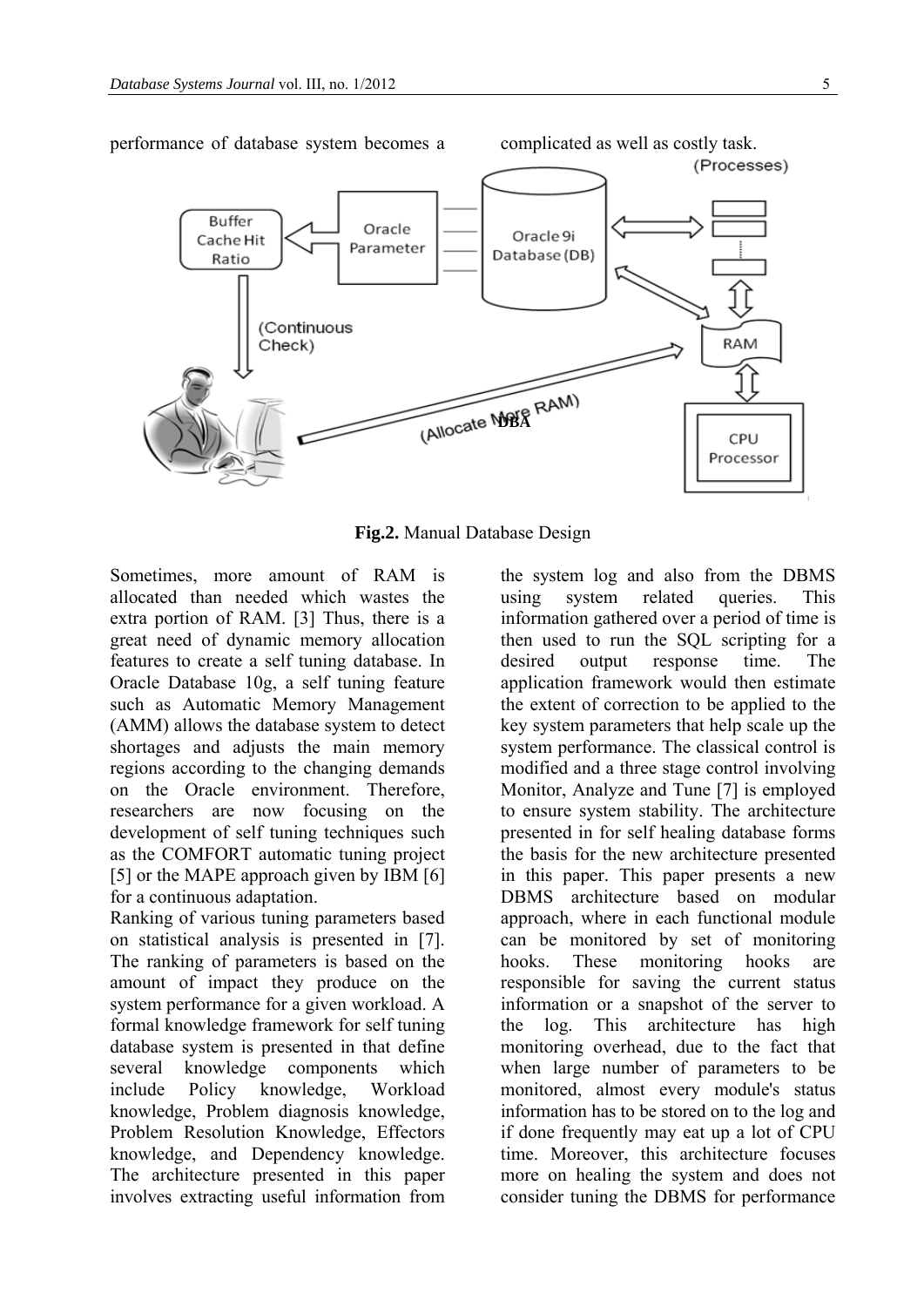improvement.

### **4. Automated System Architecture**

Many business applications demand the use of complex database systems which should be administered and optimized for better performance. As suggested in [2], physical tuning should be avoided as it is expensive. As the physical design of database suffers from various limitations, a new script based automated database architecture is proposed in order to achieve high grade of performance. The architecture as shown in figure 3 is

employed for identifying the symptoms and altering key system parameters. The DBMS system log file will be the primary source of information checks the current status of the system. The data miner tool compresses the data into smaller information base since the log file may contain huge amount of data. The architecture has three basic building blocks comprising of Data Miner, Script and Tuner. After the extraction of meaningful information, the extent of correction required is estimated by the proposed script and algorithms.



**Fig.3.** Script based Tuning architecture

These algorithms and scripts would tune the database using various tuning rules as well as system parameters. However, several parameters can be altered simultaneously for better performance gain. The algorithm estimates the required buffer size based on the current DBMS input parameters and the tuner applies the necessary correction to the buffer size based on the tuning rules. Most importantly the internal corrective measure such as altering the buffer size of the DBMS used in query processing is explored in this architecture.

In this research proposal, we provided a self tuned database system architecture as shown in fig 4 in order to enhance system performance. Since DBA is responsible for

administration and optimization of various tasks, he can either increase RAM or can decrease the amount of load on CPU for the purpose of performance optimization. But this would be time consuming technique as DBA is a normal human being who cannot perform complex calculations within seconds like a computer system. [5]

DBA may not know exactly how much RAM is to be allocated for enhancing system performance. So, we propose an approach to automate this optimization task of DBA as shown in fig i.e. the task

which DBA has to do for performance enhancement would now be done by the computer system within small timelines.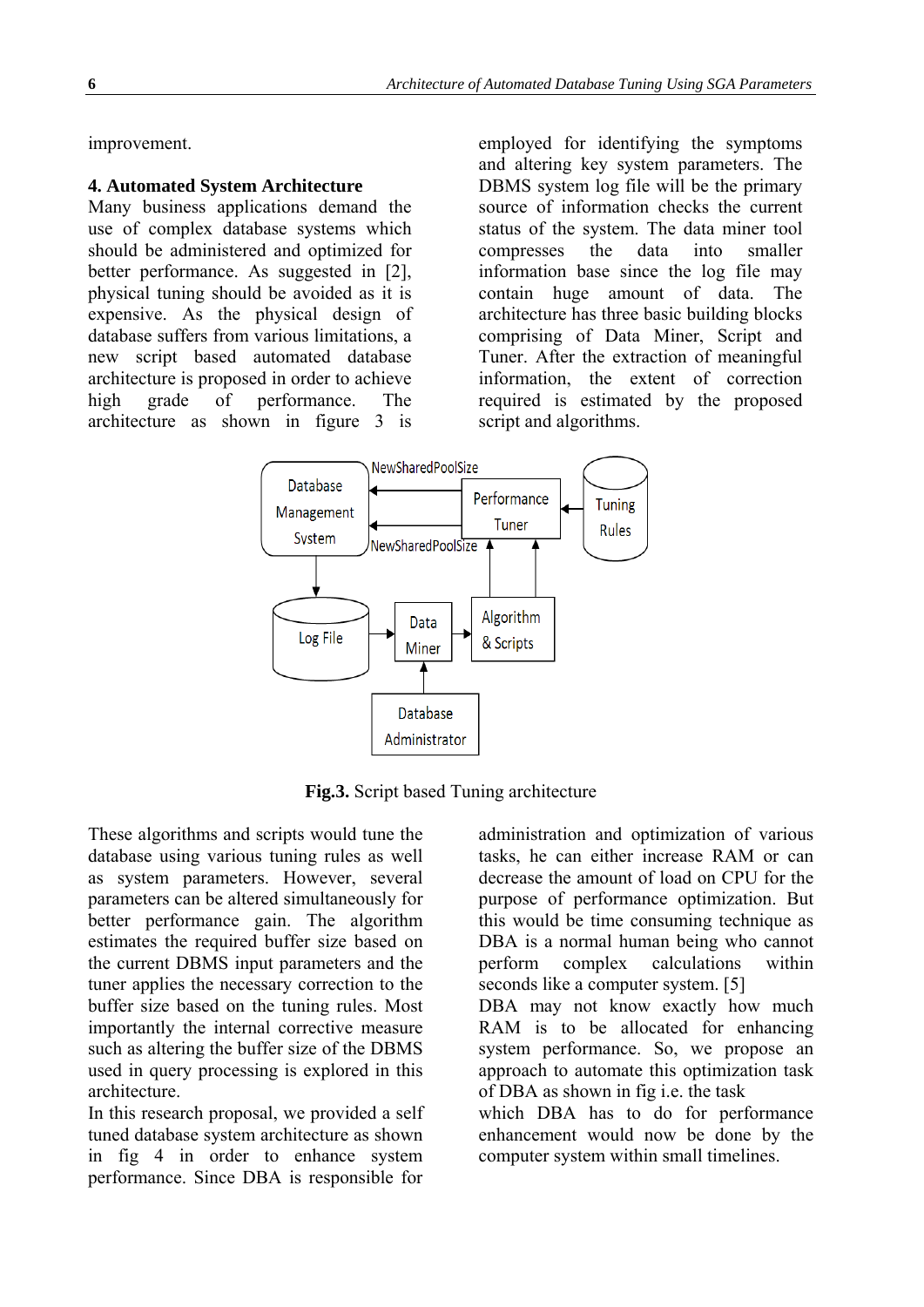

**Fig.4.** Automated Database Design

## **5. Algorithm & Flow Chart**

The algorithm defines three variables:  $\Delta RT$ abbreviates for change in response time,

BUFFER\_SIZE denotes the current size of buffer, CACHE SIZE corresponds to the size of cache memory

```
BUFFER SIZE = BUFFER SIZE + 1Allocate more RAM and update CACHE_SIZE
ALGORITHM 
1. dbTuner (ESTIMATED_CACHE_SIZE) 
2. Begin 
3. Run application, algorithm and process 
4. Calculate the change in response time (∆RT) 
5. If (\Delta RT>0)\{ Run Script 
\{ } 
     Else IF (∆RT<0) 
\left\{\begin{array}{c} \end{array}\right\} Run Script 
      { 
            BUFFER_SIZE = BUFFER_SIZE - 1 
       Reduce RAM and update CACHE_SIZE 
 } 
      } 
 6. Go To Step 4 
 6. Stop application, algorithm and process 
 7. End
```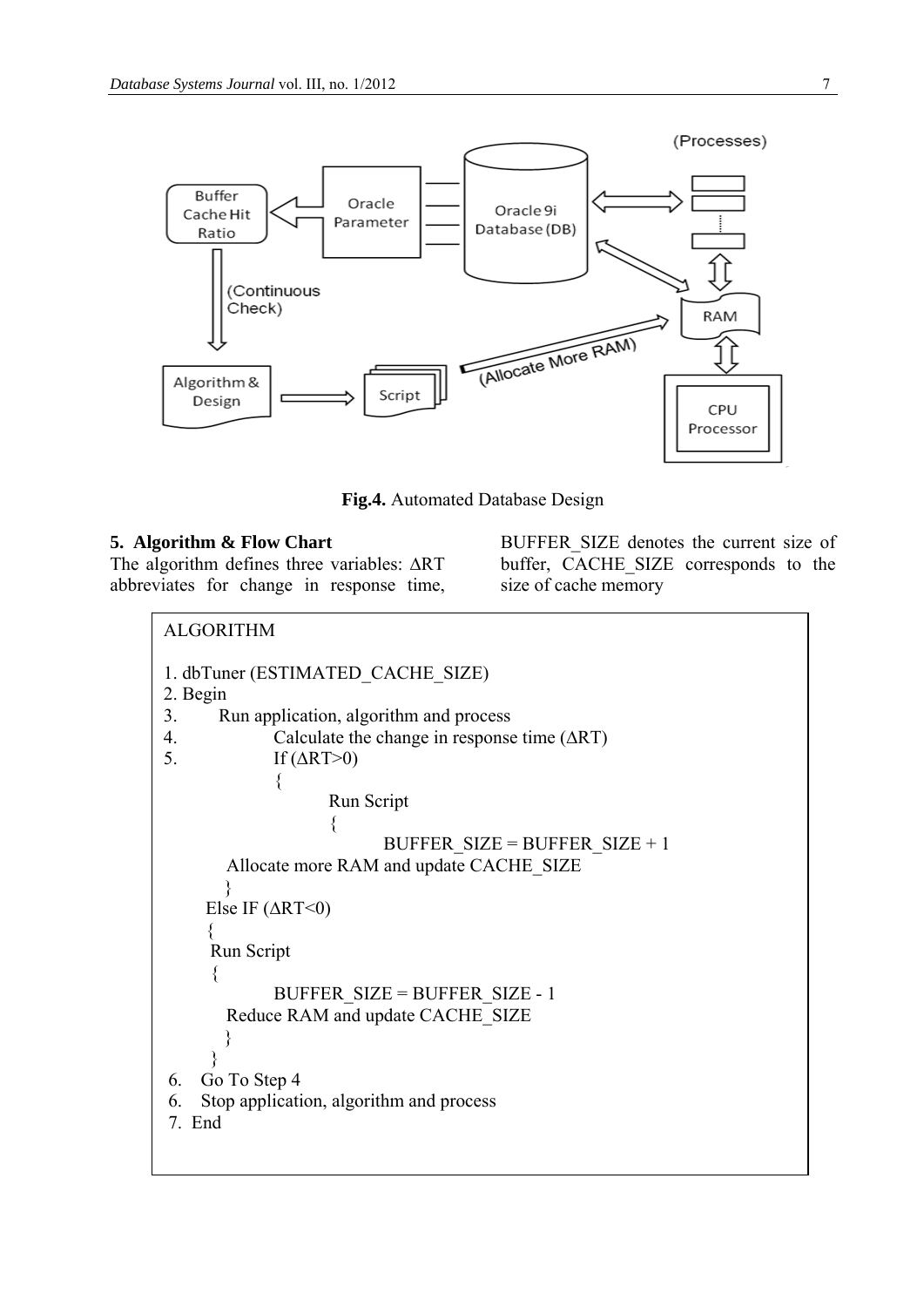

**Fig.5.** Flowchart for Automated Tuning

#### **6. Experimental Results**

Table 1 shows the sample training data. A training data set of size 100 was used to test the proposed system. As can be seen from the table, the buffer size is adjusted for increased table size, Number of user processes and Buffer Miss Ratio so that query execution time is reduced and the memory is used efficiently.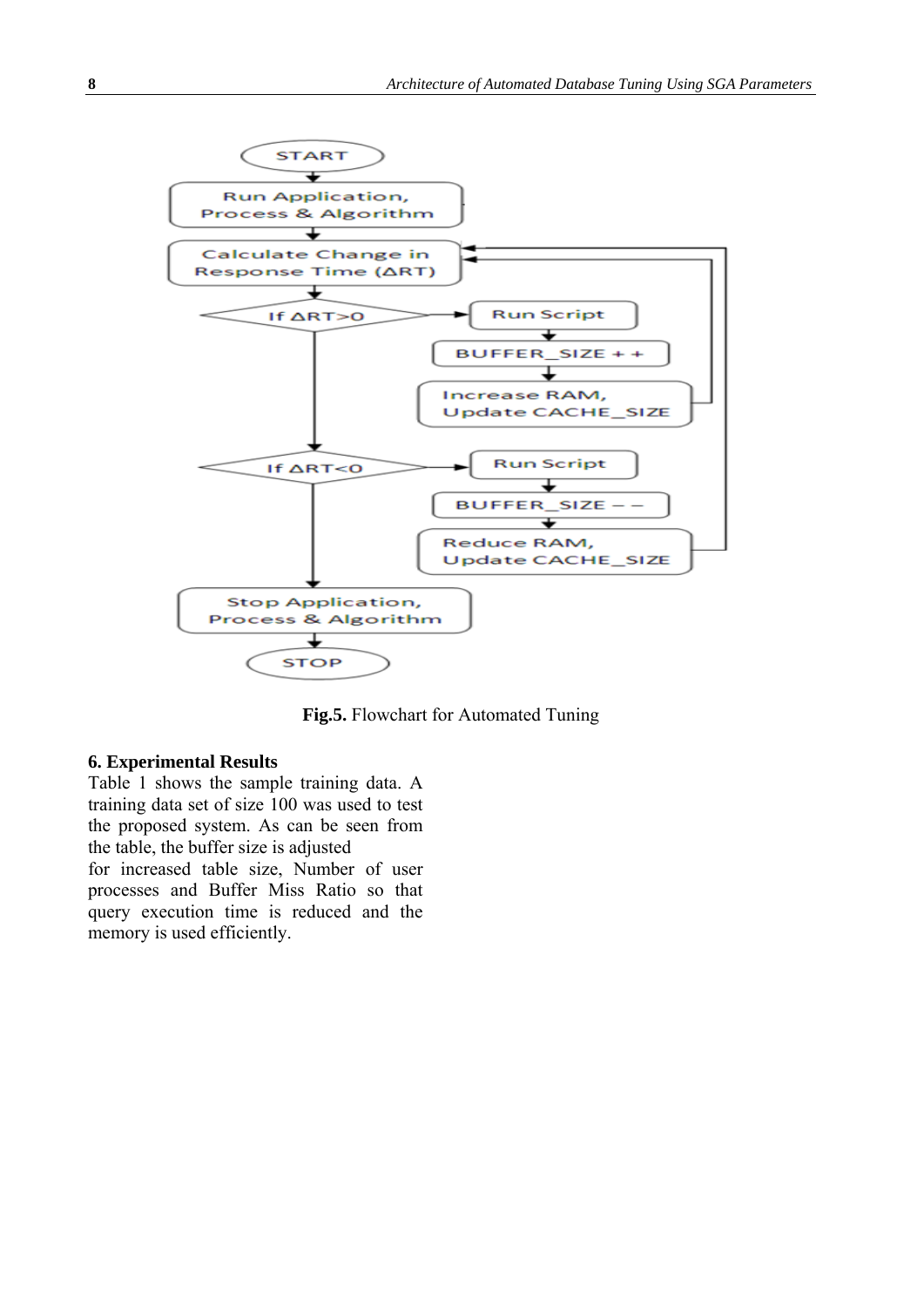| Tab. Size   |        | Buff. Miss Shared Pool Buff. Size |         |
|-------------|--------|-----------------------------------|---------|
| (in no. of) | Ratio  | size (in                          | (in MB) |
| records)    |        | MB)                               |         |
|             |        |                                   |         |
| 1000        | 0.9624 | 32                                | 4       |
| 1000        | 0.9152 | 32                                | 4       |
| 1000        | 0.9791 | 32                                | 8       |
| 1000        | 0.9613 | 32                                | 8       |
| 2000        | 0.9371 | 32                                | 8       |
| 2000        | 0.9453 | 40                                | 8       |
| 3000        | 0.8931 | 40                                | 16      |
| 3000        | 0.8253 | 40                                | 16      |

**Table 1.** Sample Training Data Set

#### **7. Conclusion**

Tuning the database can become quite complex, but Oracle9i offers the administrator an unparalleled ability to control the PGA and SGA. Until Oracle9i evolves into a completely self-tuning architecture, the DBA will be responsible for adjusting the dynamic configuration of the system RAM. Automated SGA adjustment scripts can be used to allow theDBA to grow and shrink the SGA regions. These scripts are placed in dbms job for scheduled processing. Oracle provides enhanced views in v\$process, v\$pgastat to allow you to monitor the behavior of the RAM sort area The v\$ views in Oracle9i also provides insights about the RAM usage for individual SQL statements within the library cache.

#### **References**

- [1] I. Alagiannis, *Towards Adaptive, Flexible, and Self-tuned Database Systems*, (DIAS, I&C, EPFL) in EDIC-ru/05.05.2009
- [2] D. Burleson, *Oracle Tuning,* The Definitive Reference Second Edition.
- [3] *Foundations of Automated Database Tuning*, VLDB '06, September 12–15, 2006, Seoul, Korea.Copyright 2006 VLDB Endowment, ACM
- [4] *Rethinking Database System Architecture: Towards a Selftuning RISC-style Database System in Cairo*, Egypt, 2000

[5] *AutoAdmin:Self-Tuning Database Systems Technology*, Copyright 2006 IEEE [6] *Self-Tuning Database Systems: A Decade of Progress*, Copyright

[7] *SQL Memory Management in Oracle9i*, Hong Kong, China, 2002

#### **Hitesh KUMAR SHARMA,**

The author is An Assistant Professor in ITM University. He has published 8 research papers in National Journals and 2 research paper in International Journal. Currently He is pursuing his Ph.D. in the area of database tuning**.** 

#### **Aditya SHASTRI,**

Ph.D. MIT, Published about 200 research papers in international journals on Graph Theory with applications in Communication, Computer Graphics and Parallel Processing,Vice Chancellor, Director, Banasthali University, Banasthali, INDIA